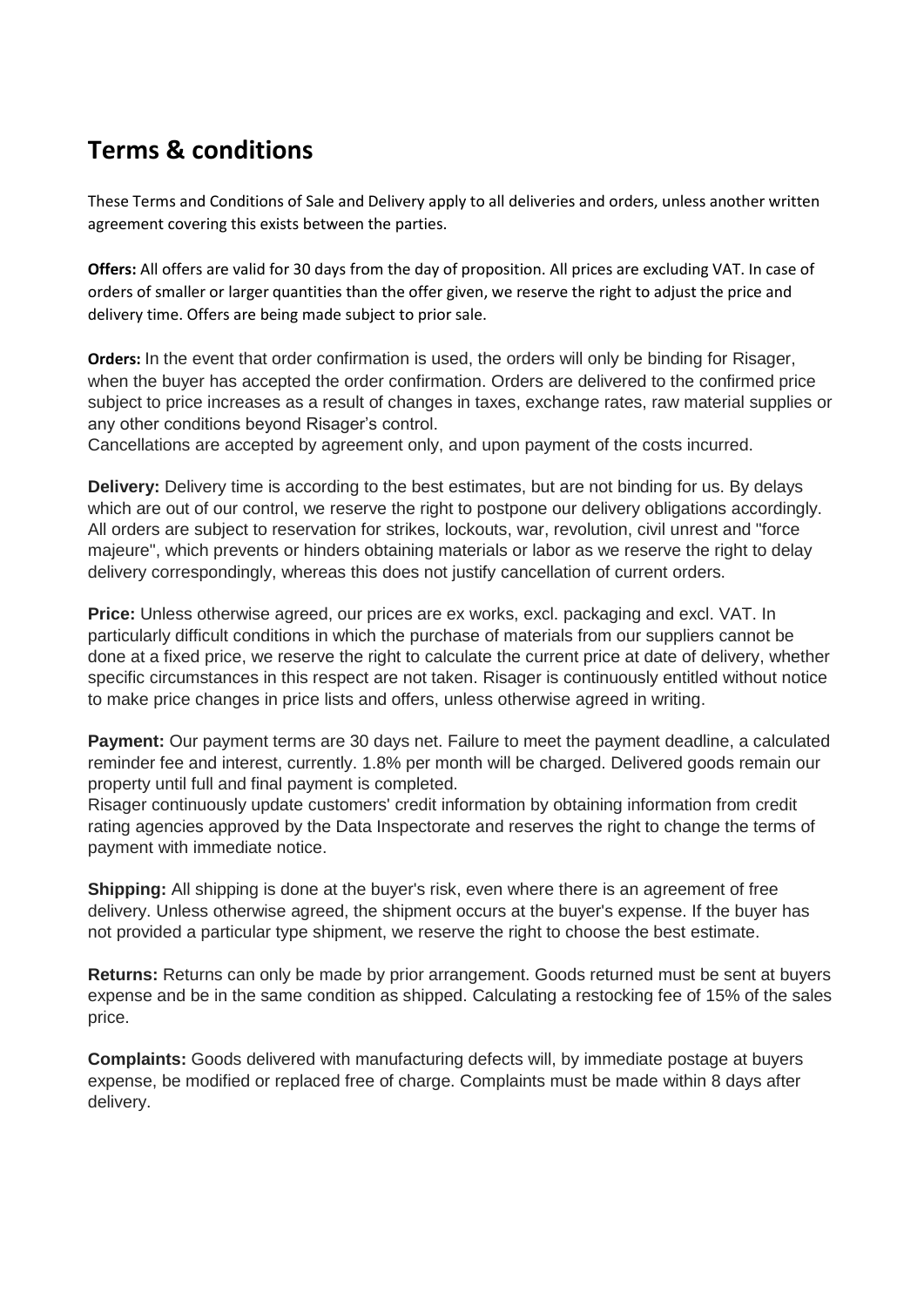**Drawings:** All intellectual property rights, drawings, drafts, technical specifications, etc., are the property of Risager and shall not be copied or handed over to any third party without prior written acceptance from Risager. Drawings made by Risager for use in the submission of an offer shall be returned on demand.

**Product liability:** Risager is only liable for personal injury if it is proved that the damage caused by errors or omissions committed by Risager or others for whom Risager are responsible.

Risager is only liable for damage to real and personal property if it is proved that the damage was caused due to errors or omissions committed by Risager or others for whom Risager responsible. However, compensation can never exceed the value of the delivery which the defective product is included, max. Danish Kroner 1,000,000, - incl. interest and costs.

To the extent Risager incurs liability to third parties, the buyer is obliged to keep Risager to the same extent as Risager's liability is limited under these conditions. If a third party makes a claim against either party for liability under this clause, this party shall immediately inform the other party.

The buyer is obliged to let themselves be summoned to the court, which deals with claims made against Risager on the basis of damage allegedly caused by the delivery.

**Limitation of Liability:** Risager is under no circumstances liable for indirect damages or losses of any kind, including but not limited to, liquidated and consequential damages, the Buyer may incur towards third parties, as well as the buyer's operating loss, loss of time, loss of delivery or similar. loss.

Further, that any product liability does not cover losses, expenses or costs associated with the purchase, repaint, replace, re-doing, repairing, destroying or any similar measures with regard to defective products or services.

Risager's responsibility is in every respect limited to the individual performance value, as indicated in the invoice.

Although Risager in some cases may waive a claim or right to the buyer, this may not mean that Risager has waived such claims or rights in instances other than the agreed.

**Reservations**: For deliveries that occur after the buyer's drawings or regulations, we disclaim any responsibility for infringement of patent rights, etc. Illustrations in our catalogs and other printed materials, dimensions and weights are not binding, and we reserve the right to change without notice.

**Force majeure:** Risager is not liable for failure or delay in performance of contracts caused by force majeure, war, riots, civil unrest, government intervention or intervention by public authorities, fire, strike, lockout, export and / or import bans, mobilization, vandalism, currency regulations, epidemics, computer virus, hacking, natural disasters, adverse weather, shortage of labor, energy and water, or any other cause which is beyond Risager control.

If timely delivery is temporarily prevented by one or more of the above circumstances, delivery will be postponed for a period equal to the duration of the obstruction plus a reasonable period of time to normalization of conditions. Delivery on the postponed delivery date is considered in all respects